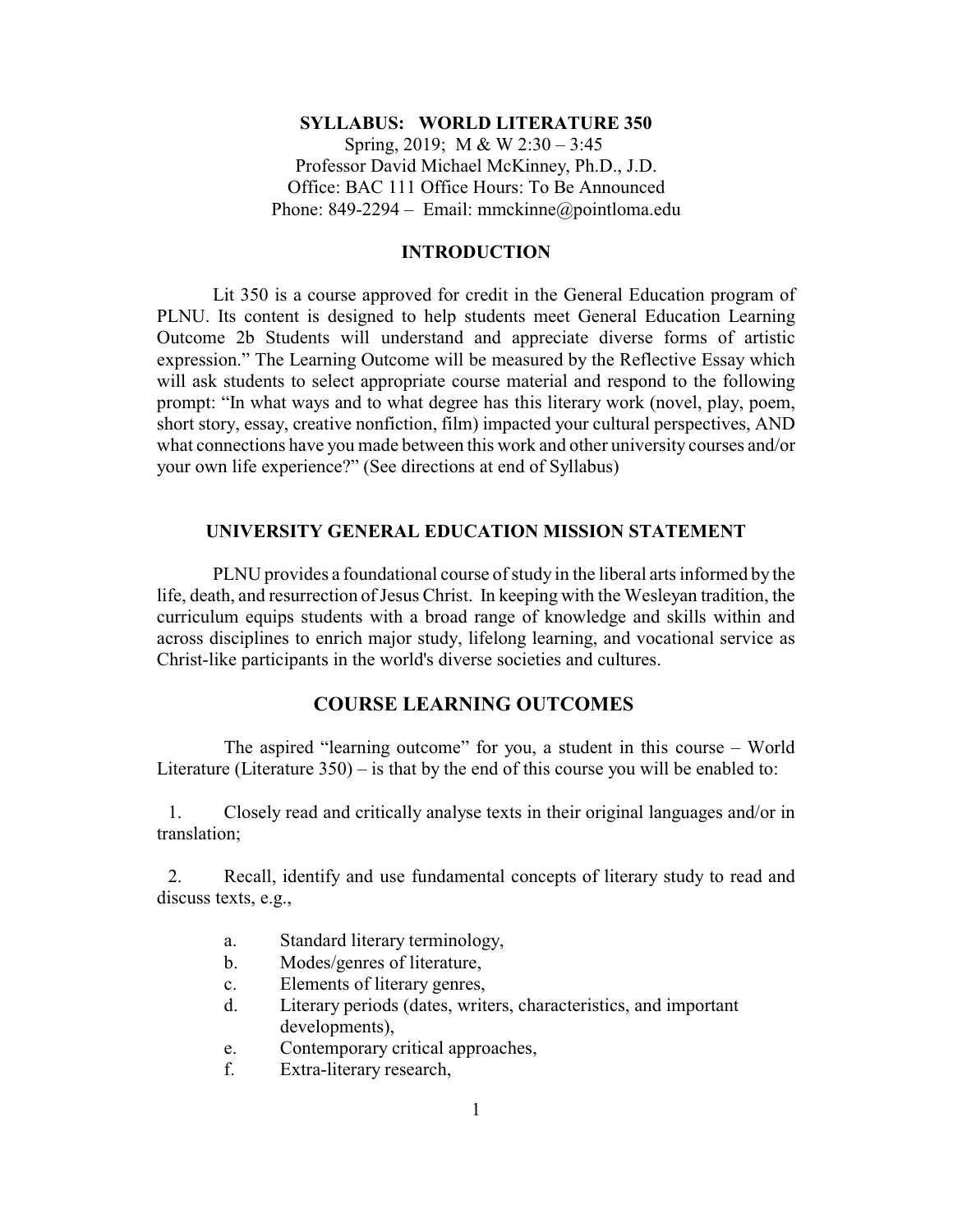3. Analyse the social, cultural, ethnic, gendered, and/or historical contexts of the works and their authors, and connect the texts with your own lives.

4. Create (synthesis, evaluation) detailed and informed textual analysis of literary works employing secondary sources and applying concepts of literary study and literary theory.

# **A WORD TO THE STUDENT FROM THE PROFESSOR**

Literature 350, World Literature, is a general education course designed to acquaint you, the student of higher education, with selective works universally acknowledged as "classics,' i.e., "Great Works." This particular course features works from the 18th century up through the modern era and is one of the components of the General Education Program at Point Loma Nazarene University, under the category Developing Cognitive Abilities, namely "Seeking Cultural Perspectives." By including this course in a common educational experience for undergraduates, the faculty of P.L.N.U. support the pursuit of personal awareness and skill development, focusing on the analytical, communicative, and quantitative skills necessary for successful living in society.

#### **TEXTS**

The basic text used in this course is the Norton's Anthology, *Western Literature* (Volume 2), 8th ed. In addition, three paperbacks are required: Pirandello's *Henry IV* (which you can read on the web if you choose), Dostoevsky's novel *Crime and Punishment*, both available in our book store, and Ibsen's *Ghosts* (which you can also find on the web). You need not, of course, purchase these books from our bookstore, but it is essential that you obtain the edition of *Crime and Punishment* (ISBN No. 978- 0-451-53006-6), for otherwise it will be difficult for you to find the pages referenced in class. Dostoevsky's "The Grand Inquisitor" and Andre Gide's "The Prodigal Son" will be passed out in class as separate hand-outs; i.e., they need not be purchased.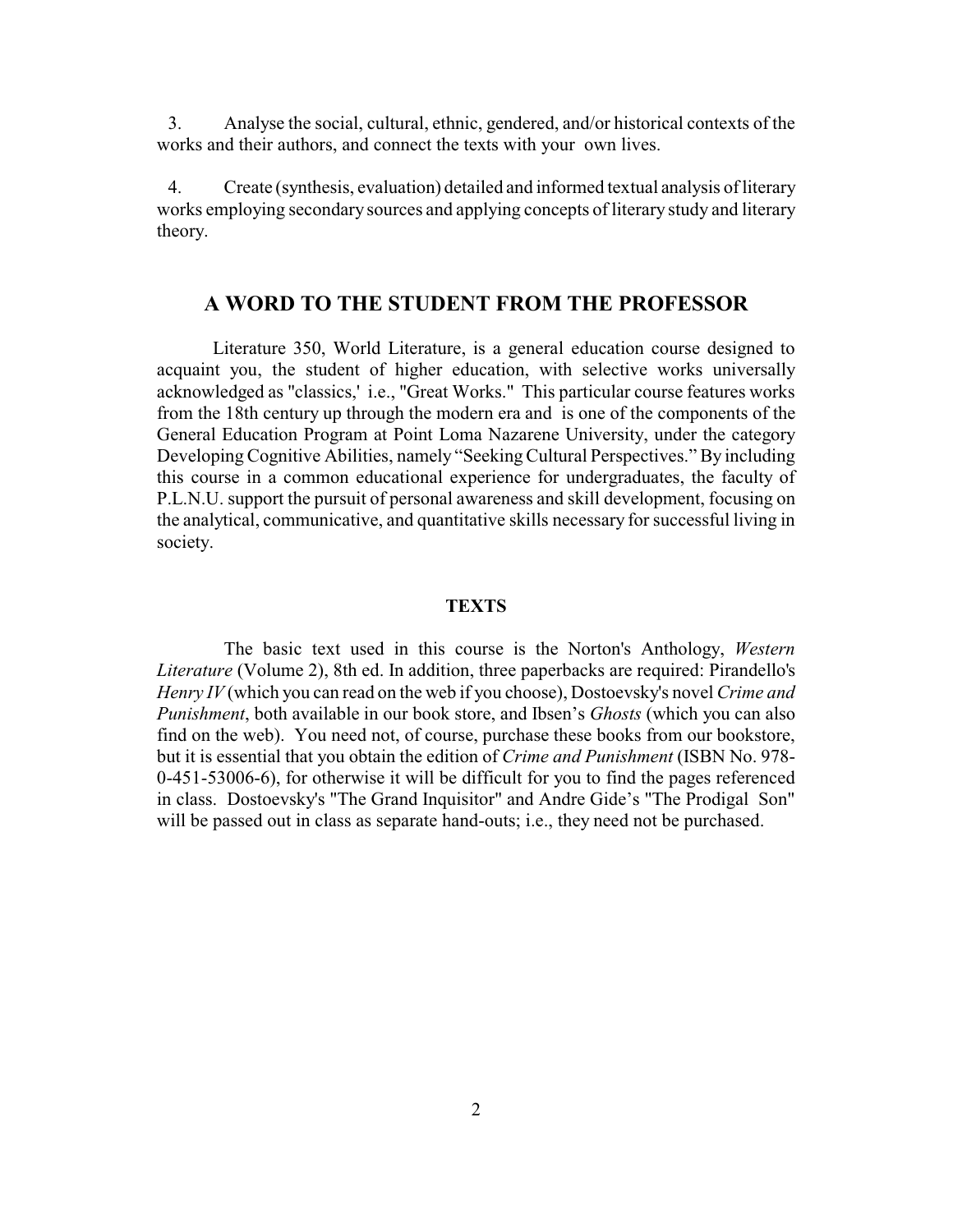# **READINGS FOR THE SEMESTER**

# **WORK AUTHOR**

| 1.  | Madame Bovary                                                           | <b>Gustav Flaubert</b><br>Johann von Goethe |  |
|-----|-------------------------------------------------------------------------|---------------------------------------------|--|
| 2.  | <i>Faust</i> ("Prologue in Heaven")<br>- and other selected portions -- |                                             |  |
| 3.  | "An Essay on Man"                                                       | <b>Alexander Pope</b>                       |  |
| 3.  | Candide<br>(Selected Chapters)                                          | Voltaire                                    |  |
| 4.  | Crime and Punishment                                                    | <b>Fyodor Dostoevsky</b>                    |  |
| 5.  | Notes from Underground                                                  | Fyodor Dostoevsky                           |  |
| 6.  | "The Grand Inquisitor"                                                  | Fyodor Dostoevsky                           |  |
| 7.  | <b>Ghosts</b>                                                           | Henrik Ibsen                                |  |
| 8.  | The Cherry Orchard                                                      | <b>Anton Chekov</b>                         |  |
| 9.  | Henry IV                                                                | Luigi Pirandello                            |  |
| 10. | "The Return of the Prodigal Son"                                        | Andre Gide                                  |  |
| 11. | The Metamorphosis                                                       | Franz Kafka                                 |  |
| 12. | "Requiem"                                                               | Anna Akhmatova                              |  |
| 13. | The Good Woman of Setzuan                                               | <b>Bertolt Brecht</b>                       |  |
| 14. | Matryona's House                                                        | Alexander Solzhenitsyn                      |  |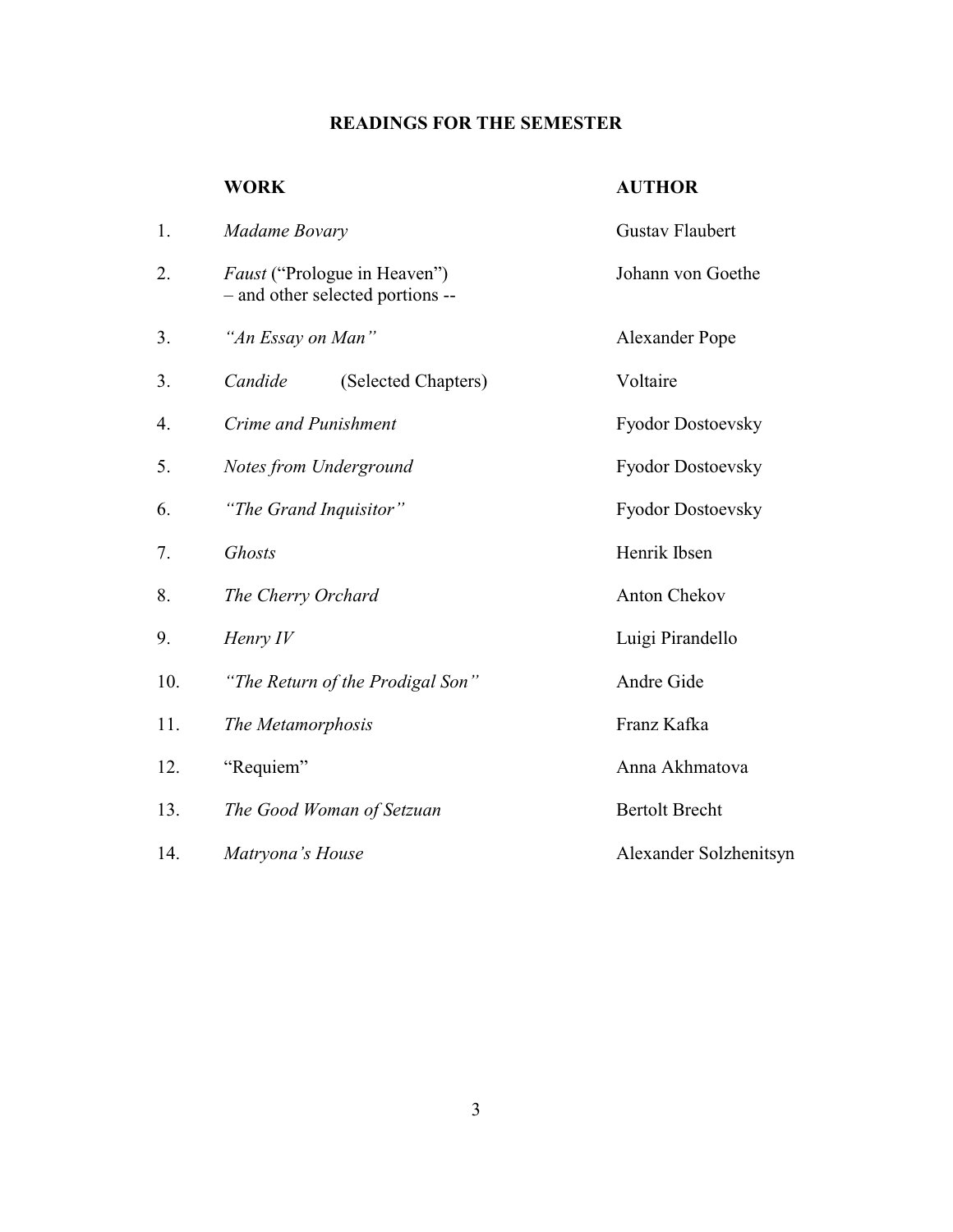#### **AND SO WHO CARES ANYWAY --AND WHY?**

The above-mentioned works are all considered "classics," because they were created by artistic writers of singular genius. They have not, however, found universal acclaim merely because of creative form, but also because of profound combination of form and content. Importantly, each work has something significant to contribute to our understanding about the essence of life, society, God, the world, man and woman, and the interwoven relationships each has with the other. In other words, these works are "stories" about you and me and the complex, problematic, oftentimes painful, yet beautiful and exciting world in which we live.

As you would expect, many of these works (stories) will not be "easy" reading; i.e., they are not "soap-opera" level entertainment. Indeed, a cursory reading will rarely suffice for a thorough understanding of these works. Rather, in order to properly gain insight and appreciation into these works, you may well find it necessary to read each work thoughtfully and then to review what you have read. By engaging in this practice, you will be training yourself to read with an ever increasing level of comprehension, a skill that you will take with you throughout your future life both as a reader (of any type of literature including the Bible) and as a viewer of other media forms, such as the film medium. Indeed, developing the ability to think critically, as we will be doing together, will be an important contribution to your life in whatever field you may find yourself.

To test your understanding of any respective work, you should discipline yourself to retell [verbally and pictorially] work in your own mind. If you can do that [i.e., if you can see (visualize) it], you will not only know the story, you will also be able to the work when we subject it to our class discussion. Such an approach is especially recommended for those students who desire a grade which would indicate superior achievement and mastery of the material handled in this course.

More specifically, this course is intended to introduce you to samples of some of the greatest works of literature ever produced by thinking and creating artists, throughout various parts of our world, a world which, as you are well aware, is becoming increasinglysmaller and complex. Because theseworks are masterpieces, (the list of classics is not codified and is continually expanding as we are introduced to writers heretofore ignored or silenced], it is hoped that your learning will not be an esoteric learning experience in an "ivory tower." On the contrary, these works should stimulate your mind and your independent thinking. My personal goal is to engage you in a close examination of some of the tough, but essential (universal), questions and issues that impact all our lives, i.e., aspects of life which all humans commonly share. At the same time, you will become well versed, it is hoped, in some of the most noted masterpieces of all world literature. And all this we do together as a community of learners, meaning we will be experiencing these new worlds of thought together in a shared community experience.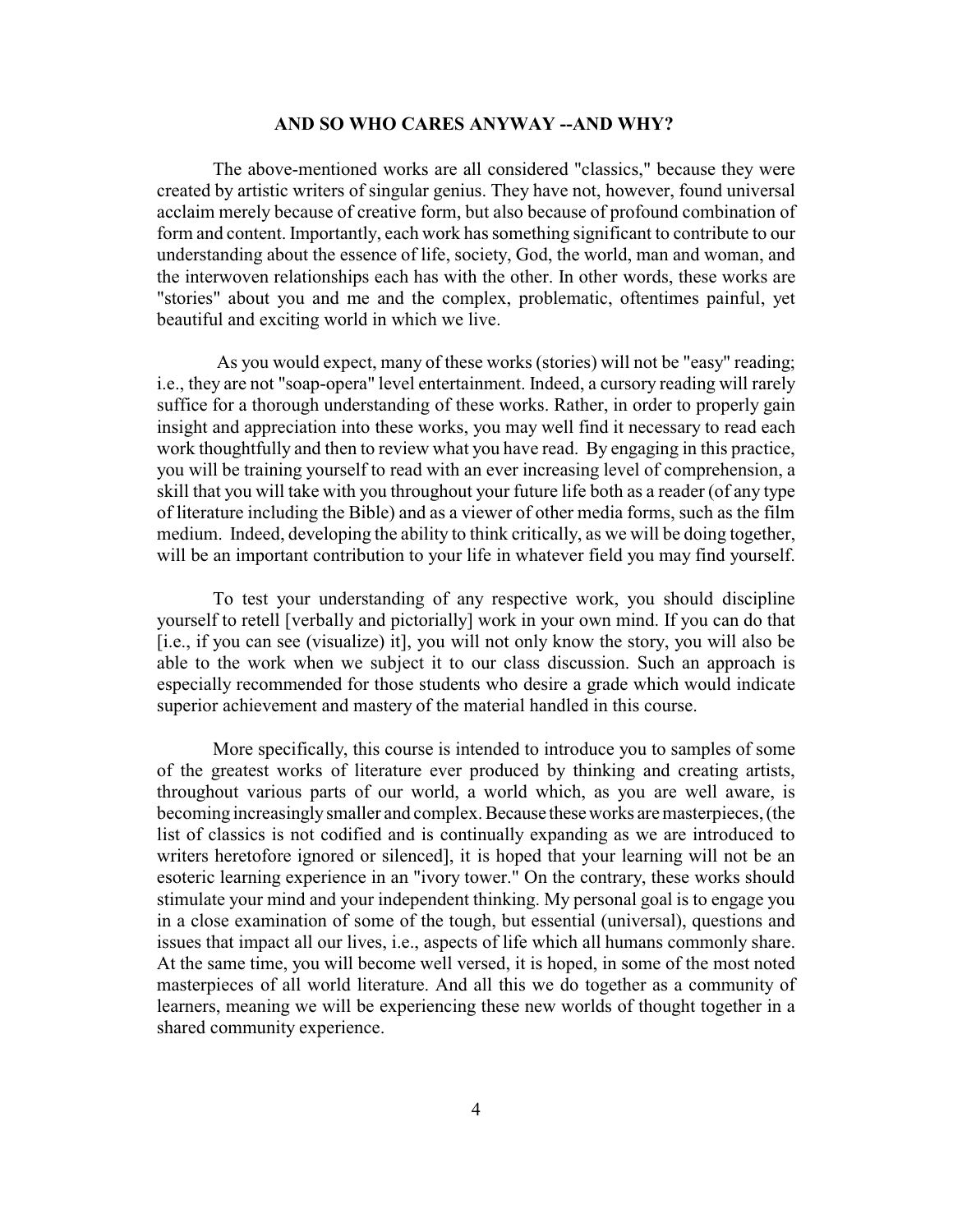Finally, this course is designed to help you grow both intellectually and spiritually, and also to assist you in coming to a deeper understanding -- albeit at times, perhaps, a confused, painful and frustrating understanding -- and love of God, of yourself and of others, as well as of the world we live in, thereby enriching your life while also preparing you for a life of continued learning and thought.

#### **GRADING**

The grade you receive in this course is based on three criteria: 1) the periodic and unannounced (but virtually daily) quiz; 2) the mid-term; and 3) the final examination. The mid-term will cover the first eight - plus weeks of the term; the final examination will cover the last six (seven). The final examination will not be comprehensive but rather will cover only the material handled in the last seven-plus weeks (post-mid-term material). Quizzes cover the assigned reading for any given day and are objective in nature, geared to reward you for having read the material when assigned. You will have approximately 14 –16 quizzes, which will result in an average quiz grade. This, in turn, will constitute a third of your grade along with the two examinations.

### **"QUIZZES CANNOT BE MADE UP SO PLEASE DON'T ASK"**

If you must miss a class (or choose to miss) a quiz, you will receive a grade of "0" for that quiz. (For a detailed description of how this grade is computed, please see the explanation at the end of this syllabus.\*\*) Consideration for exigent circumstances is made in that I will drop your TWO lowest quiz grades when computing the quiz grade average.

So, I repeat: **"QUIZZES CANNOT BE MADE UP SO PLEASE DON'T ASK"**

#### **CHEATING**

And one more thing you are not to do is cheat. So, please don't. If you must sell your soul, do it for something of greater significance. In any event, the result of cheating on a quiz will be a grade of "-11" for that quiz. Cheating on either the midterm or the final exam will result in an "F" for that exam and the lowering of grade by one level.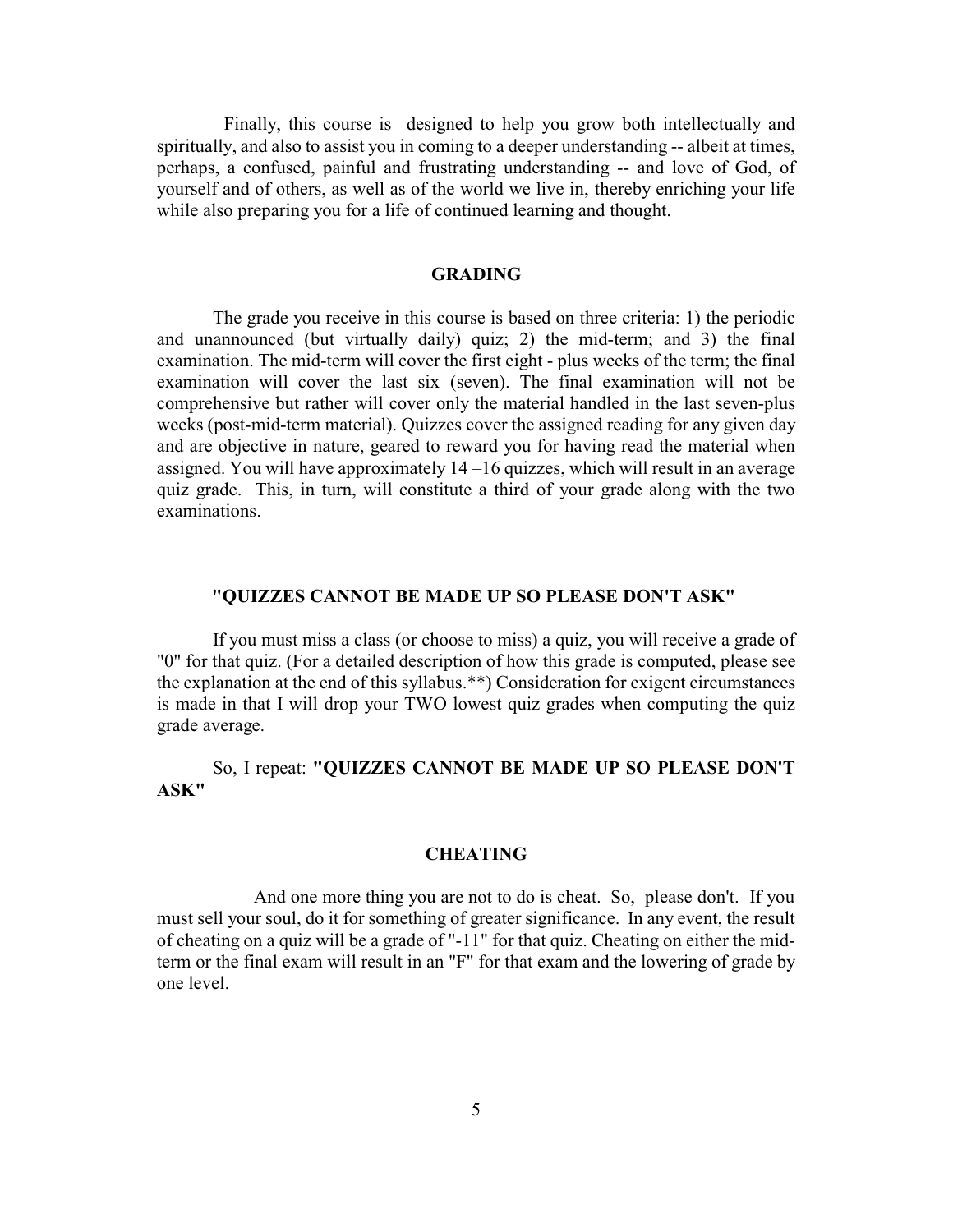#### **ACADEMIC ACCOMMODATIONS**

While all students are expected to meet the minimum standards for completion of this course as established by the instructor, students with disabilities may require academic accommodations. At Point Loma Nazarene University, these students are requested to file documentation during the first two weeks of the semester with the Academic Support Center (ASC), located in the Bond Academic Center. This policy assists the University in its commitment to full compliance with Section 504 of the Rehabilitation Act and the Americans with Disabilities Act. Section 504 (a) prohibits discrimination against students with special needs and guarantees all qualified students equal access to and benefits of PLNU programs and activities. Once the student files documentation, the ASC will contact the student's instructors and provide written recommendations for reasonable and appropriate accommodations to meet the individual learning needs of the student.

# **EXAM DATES**

| <b>APPROXIMATE MID-TERM</b><br>II DATE | <b>ISOMETIME IN Mid MARCH</b>            |
|----------------------------------------|------------------------------------------|
| <b>FINAL EXAM DATE: TBA</b>            | Monday, April 29, 2019<br>   1:30 - 4:00 |

#### **EXPLANATION OF THE GRADING SYSTEM**

**As noted above, your final grade comprises three components: a quiz average, a mid-term and a final. To come to a final grade, I translate, first of all, your quiz grades into numerical equivalents and then arrive at an average. In this system, an "A" equates to 11 points; an "A-" to 10; a "B+" to 9; a "B" to 8; a "B-" to 7; a "C+" to 6; a "C" to 5; a "C-" to 4; a "D+ to 3; a "D" to 2; a "D-" to 1; and an "F" to 0. Importantly, a quiz grade of "0" equates to -5 points, but again, I drop the three lowest quizzes, so this should not be a problem to the conscientious student. A sample of how the quiz grade would be arrived at is as follows. Assume you had five quizzes (after having the three lowest dropped) with the following grades:**

> **A (11) B- (7) C+ (6) A- (10) B (8)**

**First Step:**  $11 + 7 + 6 + 10 + 8 = 42$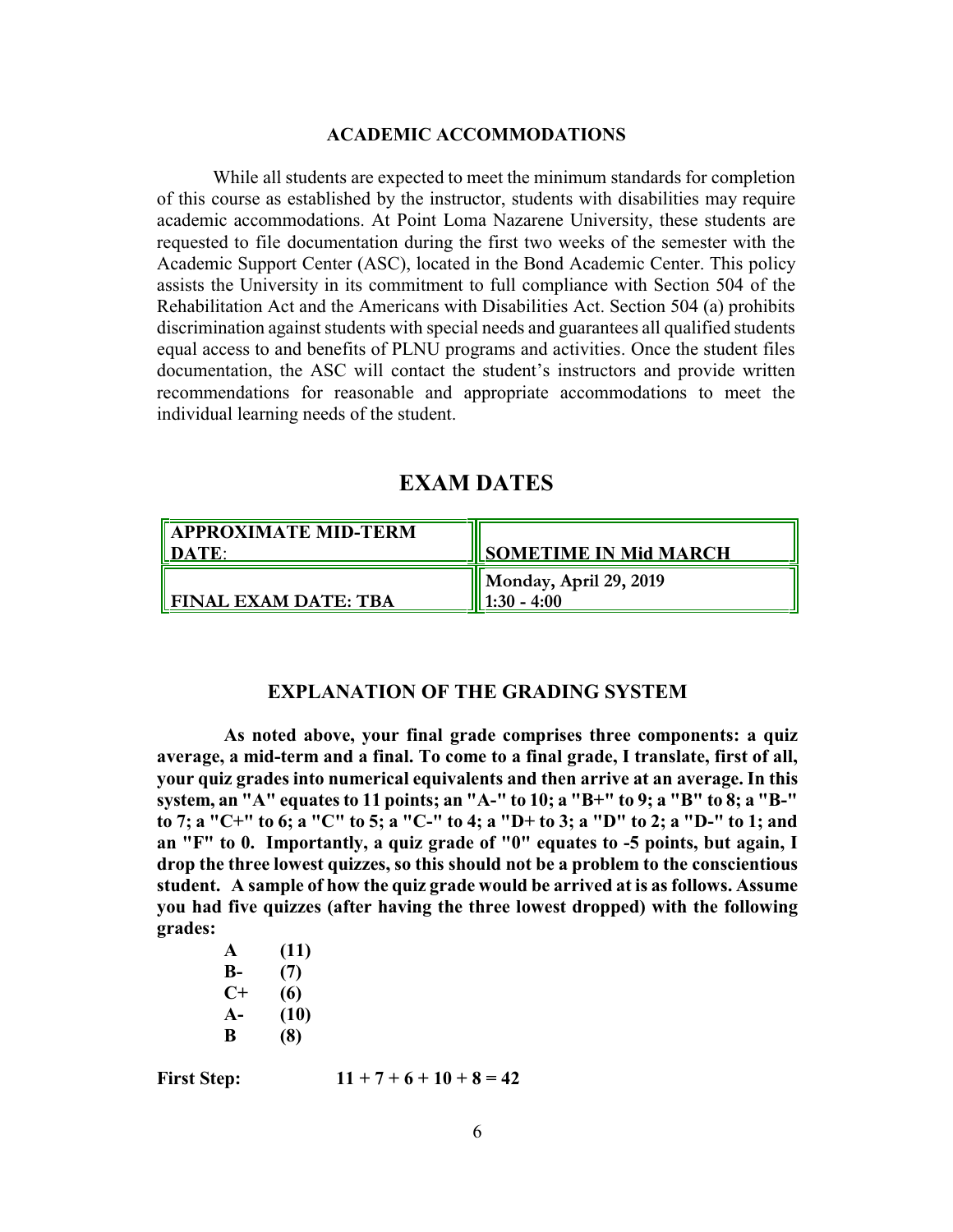| <b>Second Step:</b> | 42 divided by 5 quizzes $= 8.4$                                      |                                                                                |  |
|---------------------|----------------------------------------------------------------------|--------------------------------------------------------------------------------|--|
| <b>Third Step:</b>  | Assume then a MidTerm grade of "C" and a Final Exam<br>grade of "B": |                                                                                |  |
| <b>Fourth:</b>      | a)<br>b)<br>c)                                                       | Quizzes $(8.4)$ +<br>Midterm $(5)$ +plus<br>Final $(8)$                        |  |
|                     |                                                                      | $8 + 5 + 8 = 21.4$<br>21.4 Divided by three (Quizzes, MidTerm &<br>Final $= 7$ |  |

**Final Grade = B-**